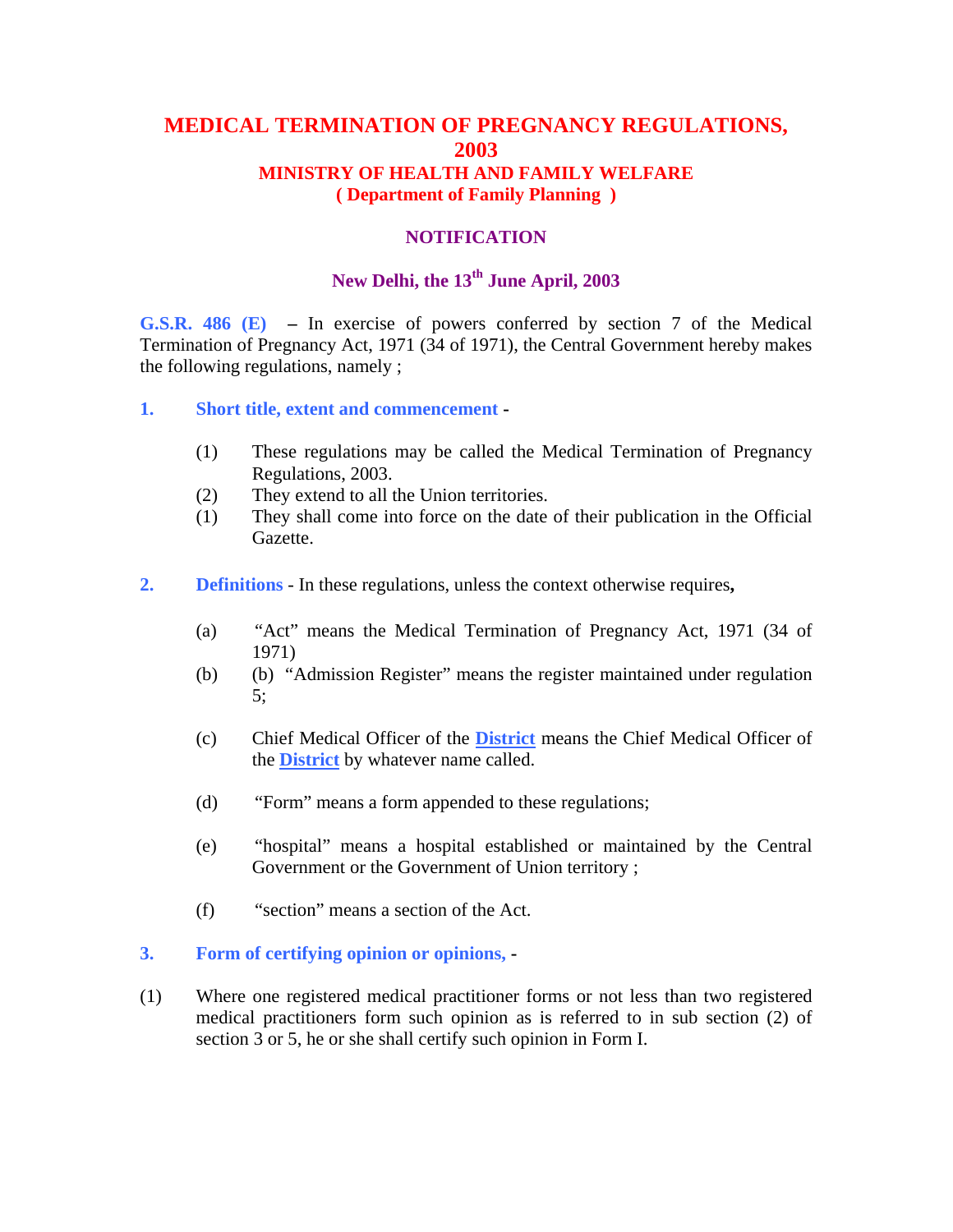(2) Every registered medical practitioner who terminates any pregnancy shall, within three hours from the termination of the pregnancy certify such termination in Form I.

#### **4. Custody of forms, -**

- (1) The consent given by a pregnant woman for the termination of her pregnancy, together with the certified opinion recorded under section 3 oR section 5, as the case may be and the intimation of termination of pregnancy shall be placed in an envelope which shall be sealed by the registered medical practitioner or practitioners by whom such termination of pregnancy was performed and until that envelope is sent to the head of the hospital or owner of the approved place or the Chief Medical Officer of the State, it shall be kept in the safe custody of he concerned registered medical practitioner or practitioners, as the case may be.
- (2) On every envelope referred to in sub-regulation (1), pertaining to the termination of pregnancy under section 3, there shall be noted the serial number assigned to the pregnant woman in the Admission Register and the name of the registered medical practitioner or practitioners by whom the pregnancy was terminated and such envelope shall be marked "SECRET".
- (3) Every envelope referred to in sub-regulation (2) shall be sent immediately after the termination of the pregnancy to the head of the hospital or owner of the approved place where the pregnancy was terminated.
- (4) On receipt of the envelope referred to in sub-regulation (3), the head of the hospital or owner of the approved place shall arrange to keep the same in safe custody.
- (5) Every head of the hospital or owner of the approved place shall send to the Chief Medical Officer of the Sate, IN form II a monthly statement of cases where medical termination of pregnancy has been done.
- (6) On every envelope referred to in sub-regulation (1), pertaining to the termination of pregnancy under section 5, there shall be noted the name and address of the registered medical practitioner by whom the pregnancy was terminated and the date on which the pregnancy was terminated and such envelope shall be marked "SECRET".

## **Explanation, -**

The columns pertaining to the hospital or approved place and the serial number assigned to the pregnant woman in the Admission Register shall be left blank in Form I in the case of termination performed under section 5.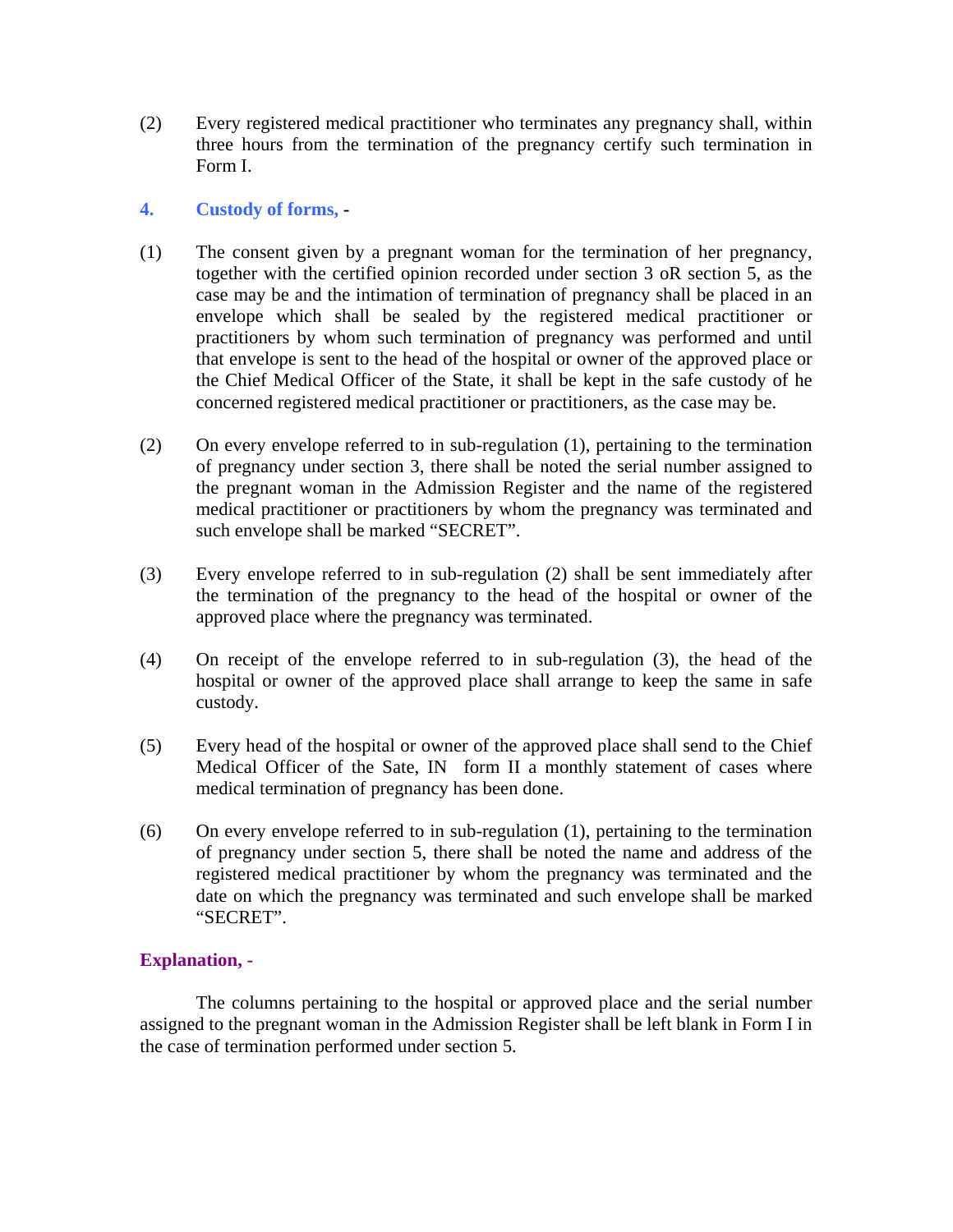(7) Where the Pregnancy is not terminated in an approved place or hospital, every envelope referred to in sub-regulation (6) shall be sent by registered post to the Chief Medical Officer of the State on the same day on which the pregnancy was terminated or on the working day next following the day on which the pregnancy was terminated :

Provided that where the pregnancy is terminated in an approved place or hospital, the procedure provided in sub-regulations (1) to (6) shall be followed.

### **5. Maintenance of Admission Register, -**

- (1) Every head of the hospital or owner of the approved place shall maintain a register in form III for recording there in the details of the admissions of women for the termination of their pregnancies and keep such register for a period of five years from the end of the calendar year it relates to.
- (2) The entries in the Admission Register shall be made serially and a fresh serial shall be started at the commencement of each calendar year and the serial number of the particular year shall be distinguished from the serial number of other years by mentioning the year against the serial number, for example, serial number 5 of 1972 and serial number 5 of 1973 shall be mentioned as 5/1972 and 5/1973.
- (3) Admission Register shall be a secret document and the information contained therein as to the name and other particulars of the pregnant woman shall not be disclosed to any person.

#### **6. Admission Register not to be open to inspection, -**

The Admission Register shall be kept in the safe custody of the head of the hospital or owner of the approved place, or by any person authorized by such head or owner and save as otherwise provided in sub-regulation (5) of regulation 4 shall not be open for inspection by any person except under the authority of law

:-

Provided that the registered medical practitioner on the application of an employed woman whose pregnancy has been terminated, grant a certificate for the purpose of enabling her to obtain leave from her employer ;

Provided further that any such employer shall not disclose this information to any other person.

## **7. Entries in registers maintained in hospital or approved place, -**

No entry shall be made in any case-sheet, operation theater register, follow-up card or any other document or register other than the admission Register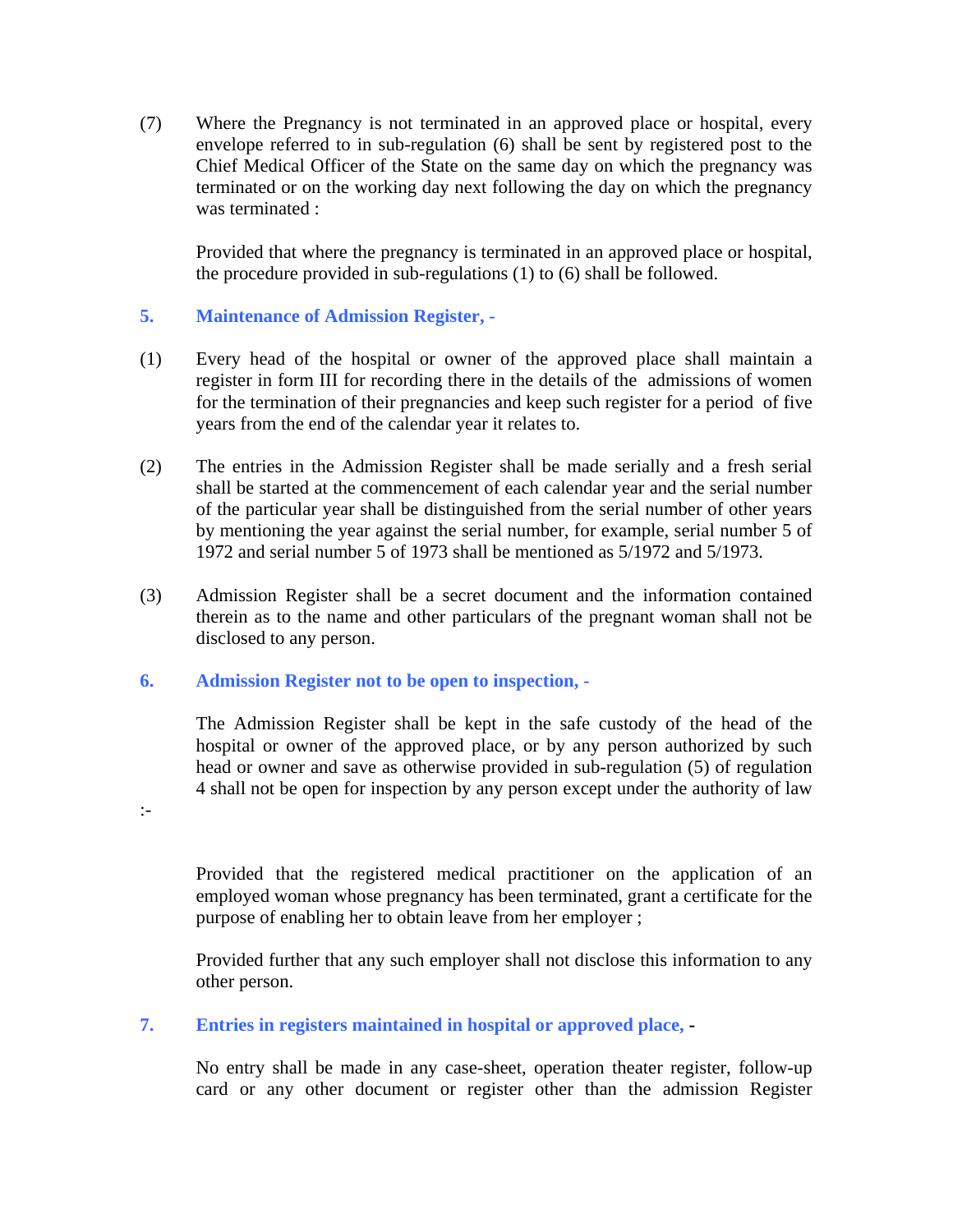maintained at any hospital or approved place indicating therein the name of the pregnant woman and reference to the pregnant woman shall be made therein by the serial number assigned to the woman in the Admission Register.

# **FORM I**

 $I$  , and the contract of the contract of the contract of the contract of the contract of the contract of the contract of the contract of the contract of the contract of the contract of the contract of the contract of the

# **[ See Regulation 3 ]**

( Name and qualifications of the Registered Medical practitioner in block letters )

\_\_\_\_\_\_\_\_\_\_\_\_\_\_\_\_\_\_\_\_\_\_\_\_\_\_\_\_\_\_\_\_\_\_\_\_\_\_\_\_\_\_\_\_\_\_\_\_\_\_\_\_\_\_\_\_\_\_\_\_\_\_\_\_\_\_\_\_\_\_\_\_

( Full address of the Registered Medical practitioner )

 $I$ 

( Name and qualifications of the Registered Medical practitioner in block letters )

( Full address of the Registered Medical practitioner ) hereby certify that \*I/We am/are of opinion, formed in good faith, that it is necessary to terminate the pregnancy of

\_\_\_\_\_\_\_\_\_\_\_\_\_\_\_\_\_\_\_\_\_\_\_\_\_\_\_\_\_\_\_\_\_\_\_\_\_\_\_\_\_\_\_\_\_\_\_\_\_\_\_\_\_\_\_\_\_\_\_\_\_\_\_\_\_\_\_\_\_\_\_\_

\_\_\_\_\_\_\_\_\_\_\_\_\_\_\_\_\_\_\_\_\_\_\_\_\_\_\_\_\_\_\_\_\_\_\_\_\_\_\_\_\_\_\_\_\_\_\_\_\_\_\_\_\_\_\_\_\_\_\_\_\_\_\_\_\_\_\_\_\_\_\_\_

\_\_\_\_\_\_\_\_\_\_\_\_\_\_\_\_\_\_\_\_\_\_\_\_\_\_\_\_\_\_\_\_\_\_\_\_\_\_\_\_\_\_\_\_\_\_\_\_\_\_\_\_\_\_\_\_\_\_\_\_\_\_\_\_\_\_\_\_\_\_\_\_

( Full name of pregnant women in block letters ) resident of

( Full address of pregnant women in block letters )

for the reasons given below\*\*.

\* I/We hereby give intimation that \*I/We terminated the pregnancy of the woman referred to above who bears the serial no. \_\_\_\_\_\_\_\_\_\_\_\_\_\_\_ in the Admission Register of the hospital/approved place.

Signature of the registered Medical Practitioner

Signature of the registered Medical Practitioners

Place : Date:

\*Strike out whichever is not applicable,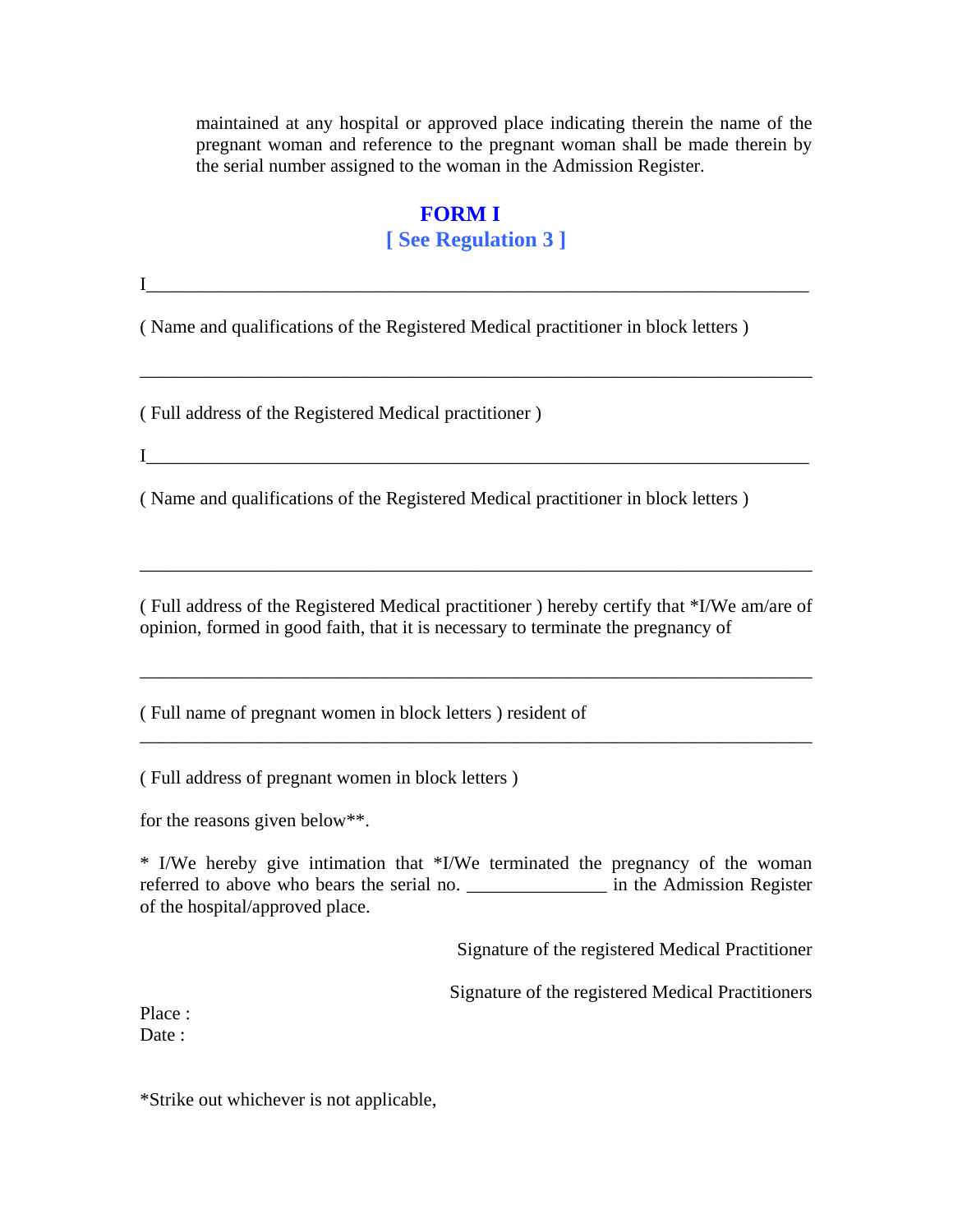\*\* of the reasons specified items (i) to (v) write the one which is appropriate.

- (i) (i) in order to save the life of the pregnant women,
- (ii) (ii) in order to prevent grave injury to the physical and mental health of the pregnant women,
- (iii) (iii) in view of the substantial risk that if the child was born it would suffer from such physical or mental abnormalities as to be seriously handicapped,
- (iv) (iv) as the pregnancy is alleged by pregnant women to have been caused by rape,
- (v) (v) as the pregnancy has occurred as result of failure of any contraceptive device or methods used by married woman or her husband for the purpose of limiting the number of children

Note : Account may be taken of the pregnant women's actual or reasonably foreseeable environment in determining whether the continuance of her pregnancy would involve a grave injury to her physical or mental health.

Place : Date :

Signature of the Registered Medical Practitioner

Signature of the Registered Medical Practitioners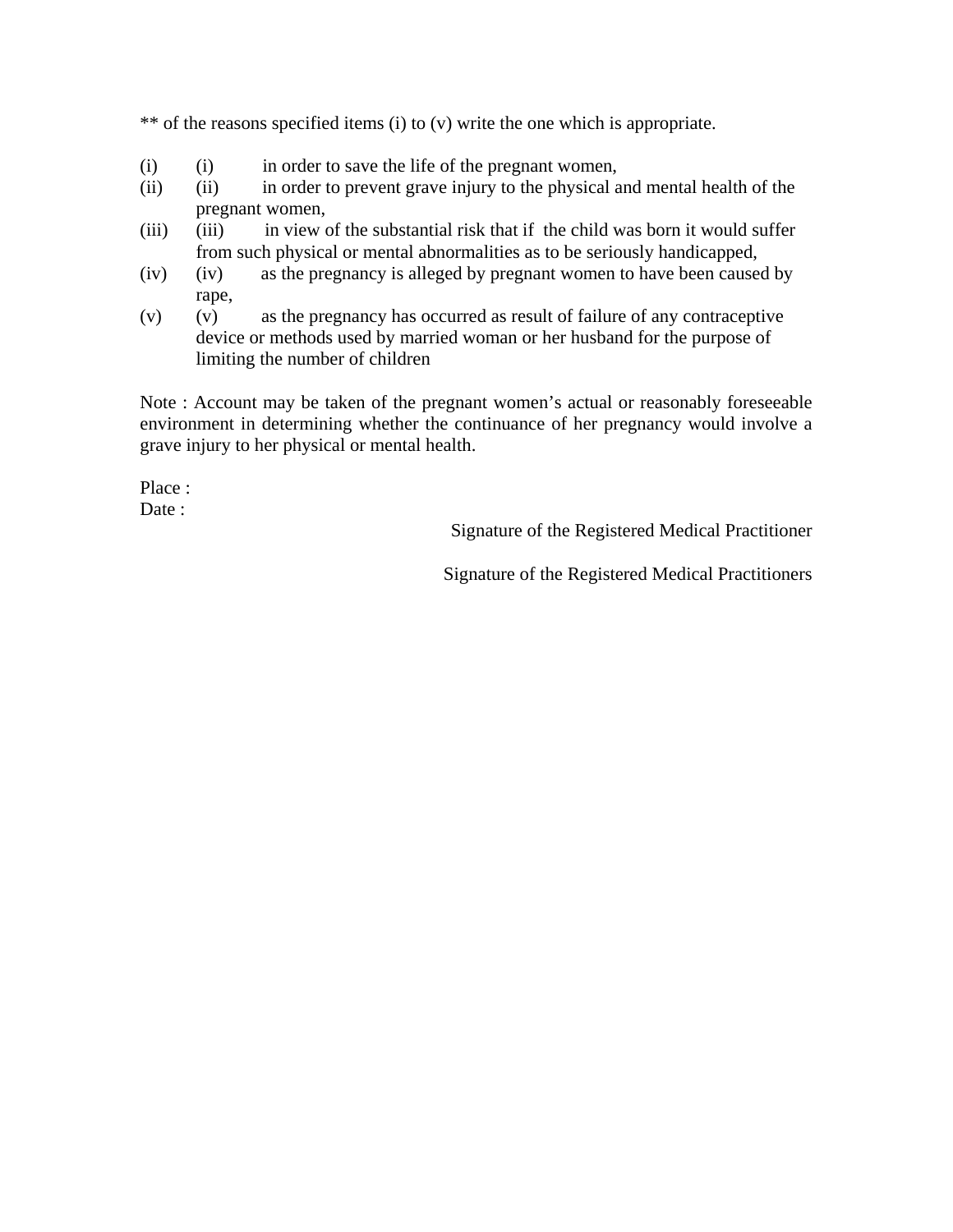# **FORM II [ See Regulation 4(5) ]**

- 1. 1. Name of the State
- 2. 2. Name of the Hospital/approved place
- 3. 3. Duration of pregnancy ( give total No. only )
	- (a) (a) Up to  $12$  weeks.
	- (b) (b) Between 12 20 weeks
- 4. 4. Religion of woman
	- (a) (a) Hindu
	- (b) (b) Muslim
	- (c) (c) Christian
	- (d) (d) Others
	- (e) (e) Total
- 5. 5. Termination with acceptance of contraception.
	- (a) (a) Sterlisation.
	- (b) (b) I.U.D.
- 6. 6. Reasons for termination : ( give total number under each sub-head )
	- (a) (a) Danger to life of the pregnant woman.
	- (b) (b) Grave injury to the physical health of the pregnant woman.
	- (c) (c) Grave injury to the mental health of the pregnant woman.
	- (d) (d) Pregnancy caused by rape.
	- (e) (e) Substantial risk that if the child was born, it would suffer from such physical or mental abnormalities as to be seriously handicapped.
	- (f) (f) Failure of any contraceptive device or method.

Signature of the Officer Incharge with Date